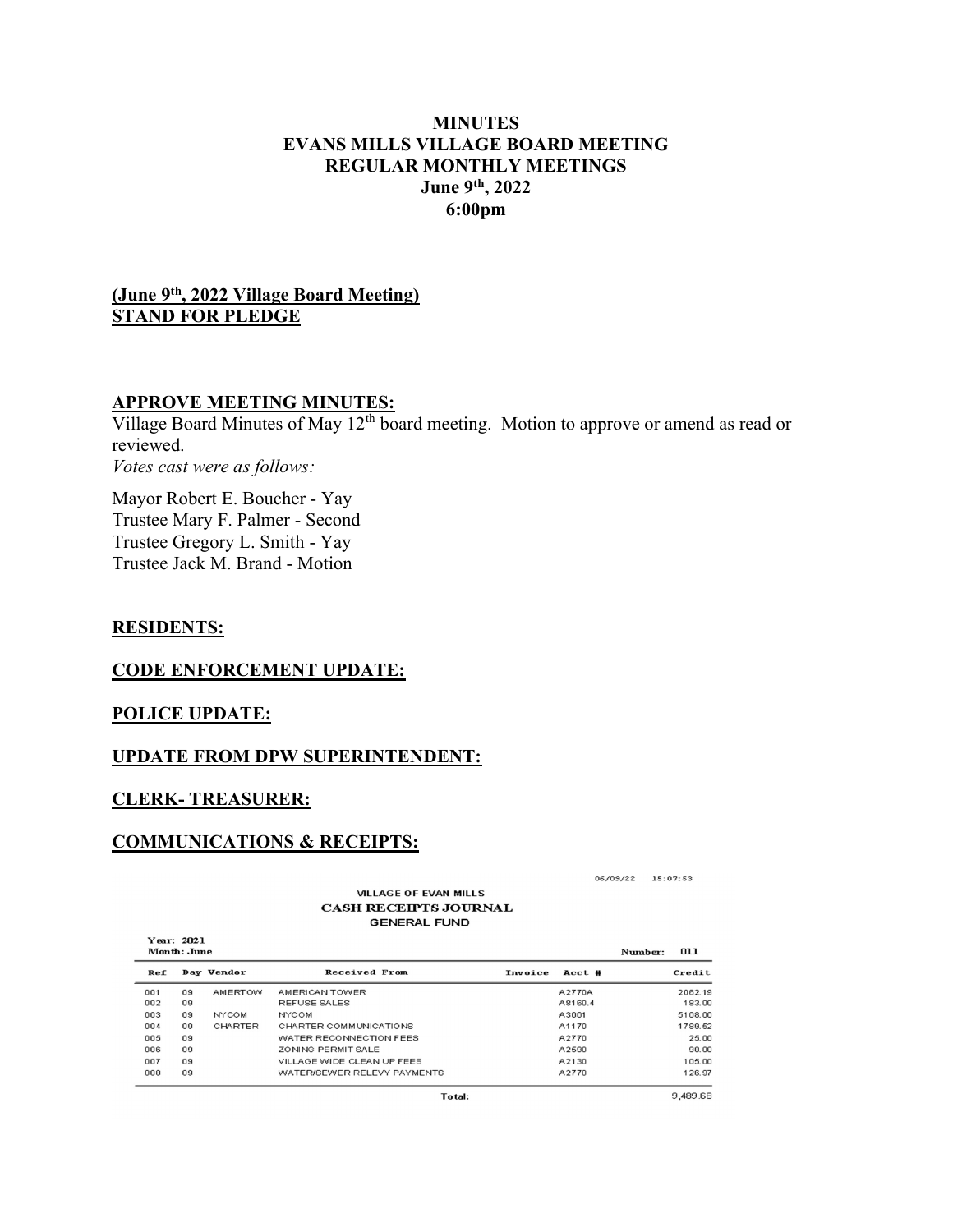## TOTAL REVENUE: \$ 9,489.68

### NO BOX SPRINGS/MATTRESS FOR FUTURE CLEAN-UP DAYS

A motion for no mattress/box springs for future clean-up days due to the rising costs of the County Transfer Station. Votes cast were as follows:

Mayor Robert E. Boucher - Yay Trustee Mary F. Palmer - Motion Trustee Gregory L. Smith - Second Trustee Jack M. Brand - Yay

### SALE OF DPW DUMP TRAILER:

A motion for the DPW dump trailer to be accessed property. Votes cast were as follows:

Mayor Robert E. Boucher - Yay Trustee Mary F. Palmer - Yay Trustee Gregory L. Smith - Motion Trustee Jack M. Brand - Second

### SALE OF DPW DUMP TRAILER TO DAN YOUNG:

A motion to sell the DPW Dump Trailer to Dan Young for \$1,500. Votes cast were as follows:

Mayor Robert E. Boucher - Yay Trustee Mary F. Palmer - Yay Trustee Gregory L. Smith - Motion Trustee Jack M. Brand - Second

### BUSINESS - AUDITED VOUCHERS:

GENERAL FUND: A motion to pay bills on audited s Abstract #1, claims #256-269 totaling \$26,812.27 Votes cast were as follows:

Mayor Robert E. Boucher - Yay Trustee Mary F. Palmer - Motion Trustee Gregory L. Smith - Second Trustee Jack M. Brand – Yay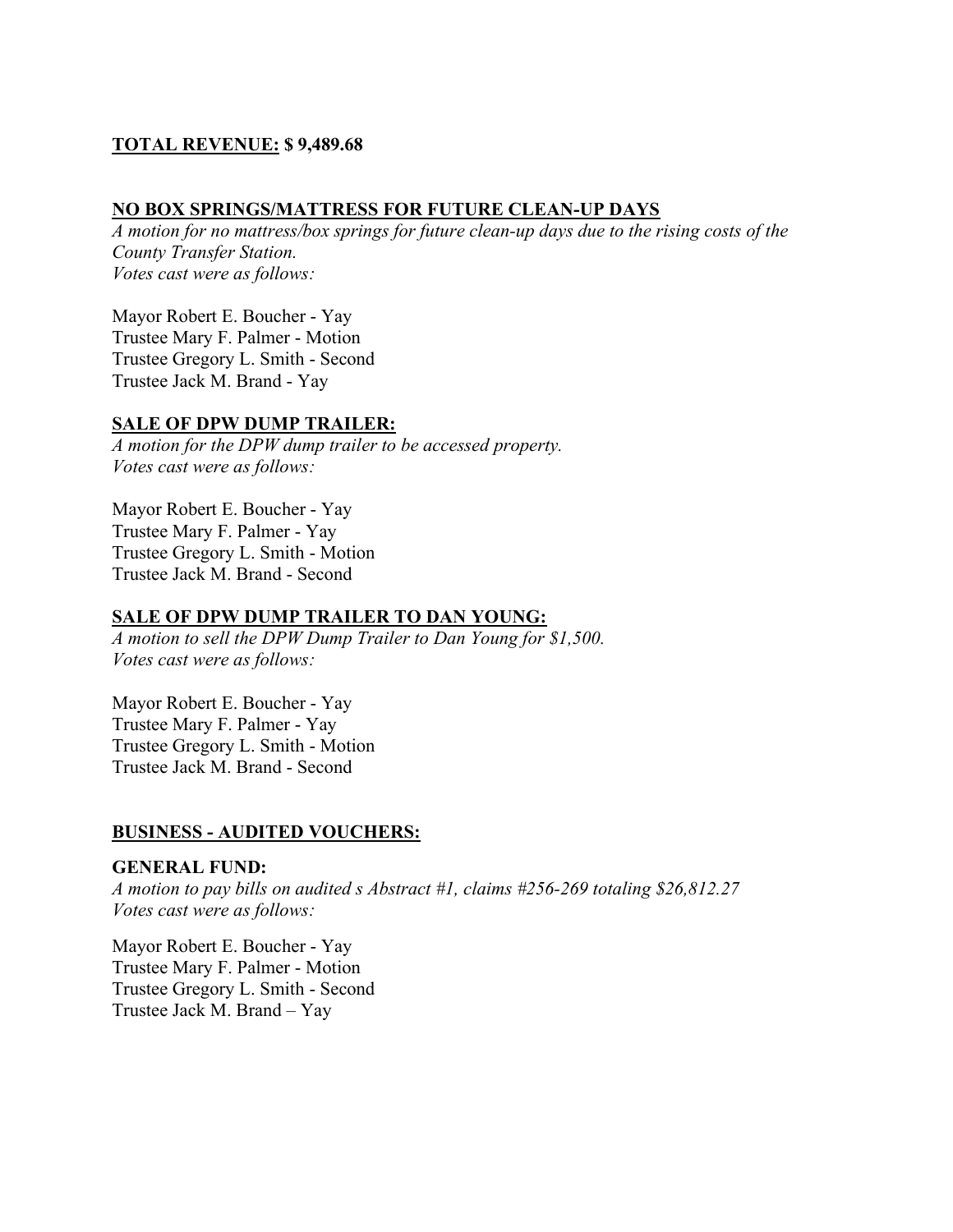#### WATER FUND:

A motion to pay bills on audited Abstract 1, claims #91-93, totaling \$496.47 Votes cast were as follows:

Mayor Robert E. Boucher - Yay Trustee Mary F. Palmer - Motion Trustee Gregory L. Smith - Second Trustee Jack M. Brand - Yay

#### SEWER FUND:

A motion to pay bills on audited Abstract #1, claims #65, totaling \$1080.38. Votes cast were as follows:

Mayor Robert E. Boucher - Yay Trustee Mary F. Palmer - Motion Trustee Gregory L. Smith - Second Trustee Jack M. Brand - Yay

> \*LIBRARY FUND: Village will submit bills on behalf of the Village Library on audited Abstract #1 totaling \$1014.84. No votes to be cast.

#### VILLAGE AERIAL PHOTOS:

A motion to approve a payment of \$200.00 to Ethan Ruttan for aerial footage done of the village. This payment will come out of the office expense account. These photos will be used for the village website, newsletter, Facebook, and more. The footage will be taken with a drone. Examples will be provided. Votes cast were as follows:

Mayor Robert E. Boucher - Yay Trustee Mary F. Palmer - Second Trustee Gregory L. Smith - Yay Trustee Jack M. Brand - Motion

#### 200 CLUB BASEBALL DUGOUTS:

A motion to approve the 200 club to build additional dugouts on the baseball fields at Jack Williams Community Park. All costs will be paid by the 200 Club. Votes cast were as follows:

Mayor Robert E. Boucher - Yay Trustee Mary F. Palmer - Second Trustee Gregory L. Smith - Motion Trustee Jack M. Brand - Yay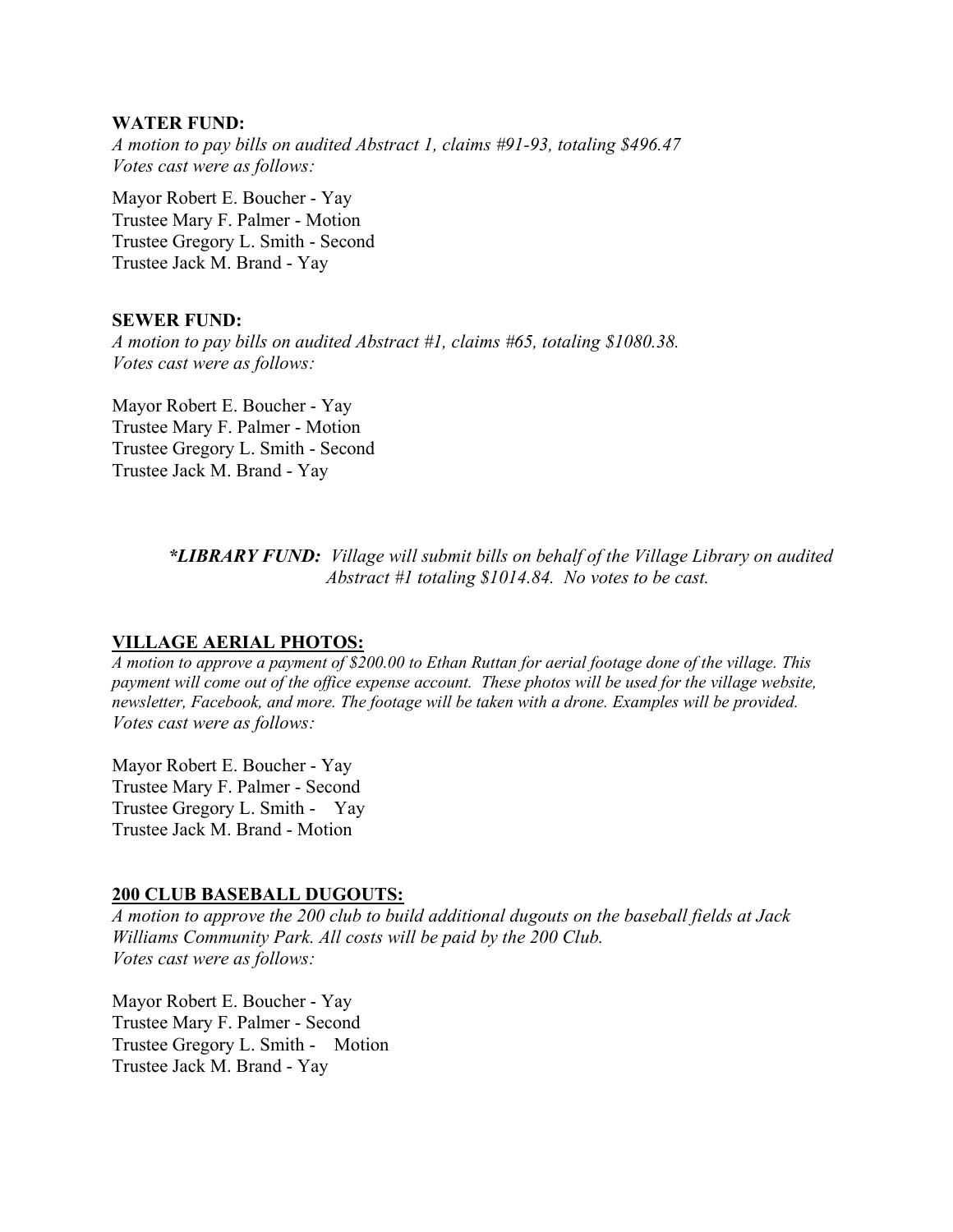## SCOREBOARD AT JACK WILLIAMS COMMUNITY PARK:

A motion to approve the 200 club & the Joel Davis Legacy for Youth Sports organization to build a scoreboard at the baseball fields at Jack Williams Community Park. All costs will be paid by the 200 club and the Joel Davis Organization. Votes cast were as follows:

Mayor Robert E. Boucher - Yay Trustee Mary F. Palmer - Motion Trustee Gregory L. Smith -Second Trustee Jack M. Brand - Yay

# PURCHASE OF A LAPTOP FOR THE VILLAGE CLERK-TREASURER:

A motion to approve the purchase of a laptop for the village clerk-treasurer. Capped at \$1,000. Votes cast were as follows:

Mayor Robert E. Boucher - Yay Trustee Mary F. Palmer - Second Trustee Gregory L. Smith - Motion Trustee Jack M. Brand - Yay

## RE-ADOPTING BOND RESOLUTIONS FOR THE WASTEWATER TREATMENT PLANT DUE TO MISSING THE 30-DAY DEADLINE FOR PUBLIC POSTING

## MOTIONS:

# BOARD RESOLUTION # 5

BOND RESOLUTION OF THE VILLAGE OF EVANS MILLS, JEFFERSON COUNTY, NEW YORK AUTHORIZING THE ISSUANCE OF \$1,200,000 SERIAL BONDS TO FINANCE A NEW DISINFECTION SYSTEM AT THE VILLAGE WASTEWATER TREATMENT PLANT

 At a regular meeting of the Village Board of the Village of Evans Mills, Jefferson County, New York, held at 8706 Noble Street, Evans Mills, New York, on June 9, 2022, at 6 PM

The meeting was called to order by Robert Boucher and upon roll being called, the following were:

PRESENT: Robert E. Boucher, Mayor Mary F. Palmer, Trustee Gregory L. Smith, Trustee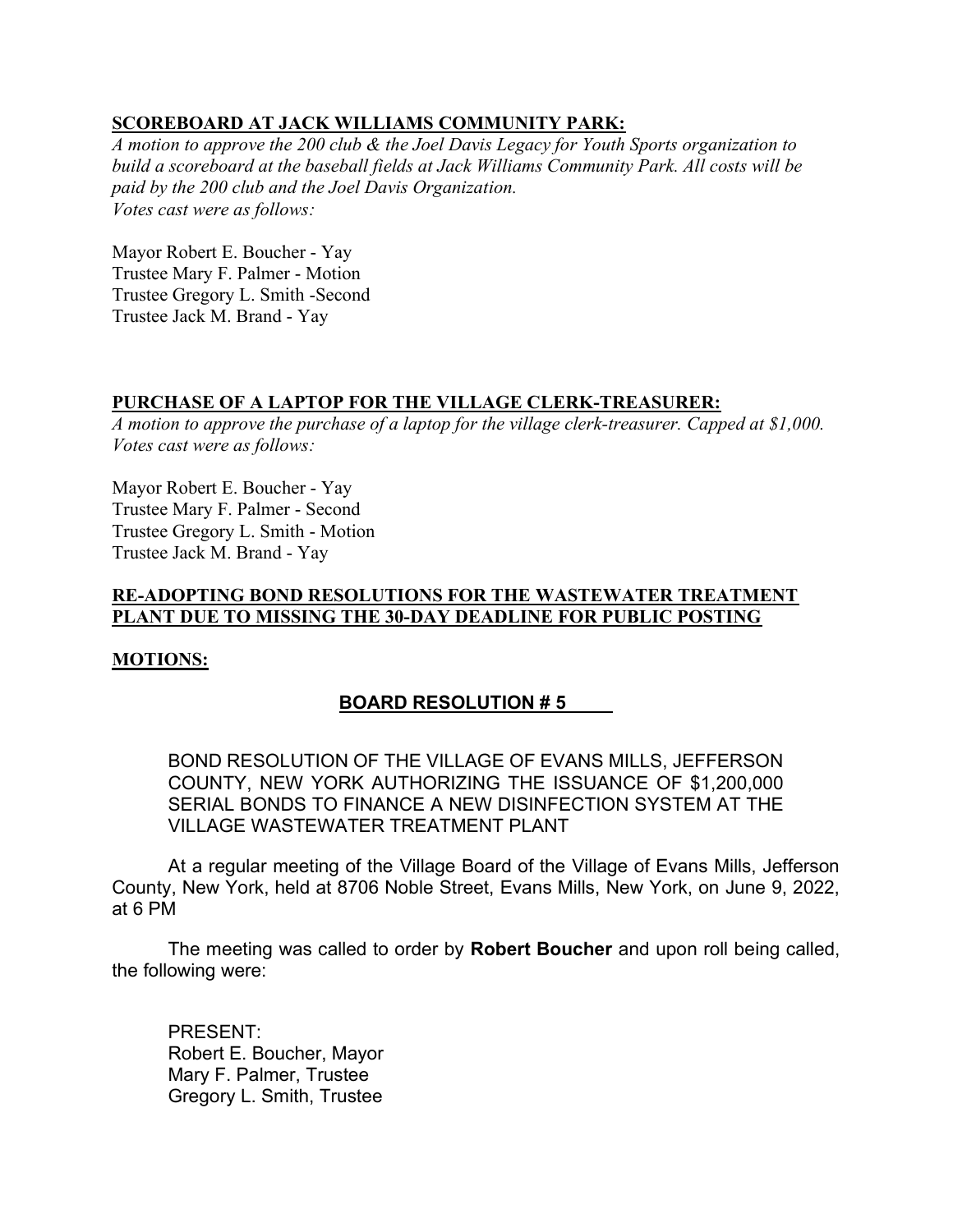Jack M. Brand, Trustee

ABSENT: Teresa M. Fleming, Trustee

**BE IT RESOLVED** by the affirmative vote of not less than two-thirds of the total voting strength of the Board of Trustees of the Village of Evans Mills, Jefferson County, New York (the "Village"), as follows:

Section 1. The Village is hereby authorized to undertake the reconstruction and improvement of the Village sewer system, including but not limited to the acquisition, construction, and installation of a new disinfection system at the wastewater treatment plant, including the acquisition of lands or rights in lands, and original furnishings, equipment, machinery or apparatus required in connection therewith, at a maximum estimated cost of \$1,200,000 and to issue serial bonds in the aggregate principal amount not to exceed \$1,200,000 pursuant to the provisions of the Local Finance Law to finance the cost of the aforesaid specific objects or purposes.

Section 2. It is hereby determined that the maximum estimated cost of the aforesaid specific objects or purposes is \$1,200,000, said amount is hereby appropriated therefore and the plan for the financing thereof shall consist of the issuance of not to exceed \$1,200,000 in serial bonds (the "Bonds") of the Village authorized to be issued pursuant to this Resolution.

Section 3. It is hereby determined that the period of probable usefulness of the aforesaid specific objects or purposes is forty (40) years, pursuant to subdivision 4 of paragraph (a) of Section 11.00 of the Local Finance Law. The proposed maturity of the Bonds will be in excess of five years.

Section 4. Any grant funds obtained by the Village to fund the capital purposes described in Section 1 of this resolution shall be applied to pay the principal of and interest on the Bonds or any bond anticipation notes issued in anticipation of the Bonds, or, to the extent obligations shall not have been issued under this resolution, may be applied to reduce the maximum amount to be borrowed for such capital purposes.

Section 5. Pursuant to Section 107.00(d)(3)(a) of the Local Finance Law, current funds are not required to be provided prior to issuance of the Bonds or any bond anticipation notes issued in anticipation of issuance of the Bonds.

Section 6. The temporary use of available funds of the Village, not immediately required for the purpose or purposes for which the same were borrowed, raised or otherwise created, is hereby authorized pursuant to Section 165.10 of the Local Finance Law, for the capital purposes described in Section 1 of this Bond Resolution.

Section 7. The Bonds and any bond anticipation notes issued in anticipation of the Bonds, shall contain the recital of validity prescribed by Section 52.00 of the Local Finance Law and the Bonds, and any bond anticipation notes issued in anticipation of the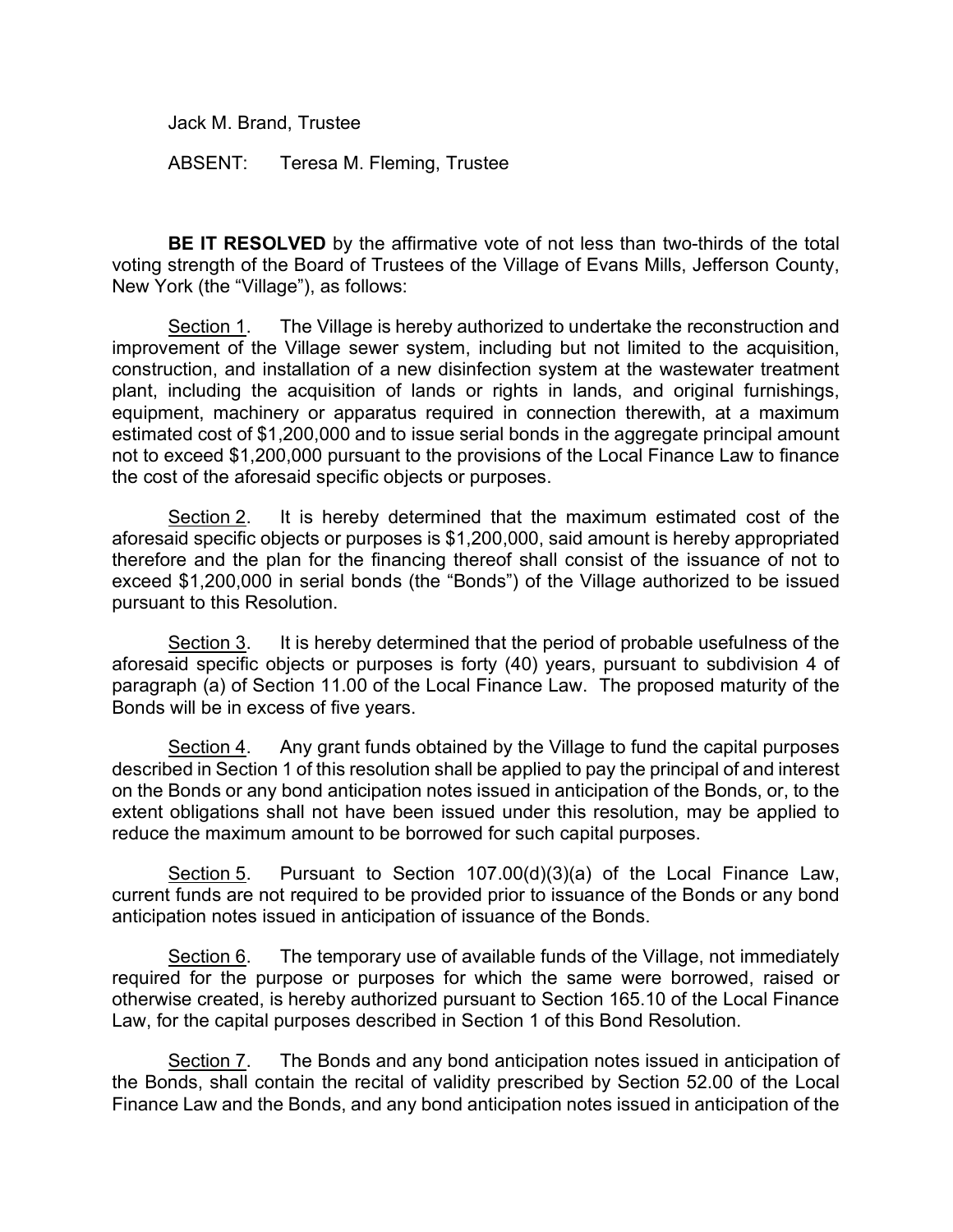Bonds, shall be general obligations of the Village, payable as to both principal and interest by a general tax upon all the real property within the Village without legal or constitutional limitation as to rate or amount. The faith and credit of the Village are hereby irrevocably pledged to the punctual payment of the principal of and interest on the Bonds, and any bond anticipation notes issued in anticipation of the Bonds, and provision shall be made annually in the budget of the Village by appropriation for (a) the amortization and redemption of the Bonds and bond anticipation notes to mature in such year, and (b) the payment of interest to be due and payable in such year.

Section 8. Subject to the provisions of this Bond Resolution and of the Local Finance Law, and pursuant to the provisions of Section 21.00, 30.00, 50.00 and 56.00 to 63.00 inclusive of the Local Finance Law, the power to authorize the issuance of and to sell bond anticipation notes in anticipation of the issuance and sale of the Bonds herein authorized, including renewals of such notes, and the power to prescribe the terms, form and contents of the Bonds, and any bond anticipation notes, and the power to sell and deliver the Bonds and any bond anticipation notes issued in anticipation of the issuance of the Bonds, and the power to sell and deliver Bonds providing for substantially level or declining annual debt service, is hereby delegated to the Village Treasurer, the chief fiscal officer of the Village.

Section 9. This Bond Resolution is intended to constitute the declaration of the Village's "official intent" to reimburse the expenditures authorized by this Bond Resolution with the proceeds of the Bonds and bond anticipation notes authorized herein, as required by Treasury Regulation Section 1.150-2. Other than as specified in this Bond Resolution, no monies are, or are reasonably expected to be, reserved, allocated on a long-term basis, or otherwise set aside with respect to the permanent funding of the objects or purposes described herein.

Section 10. The Village Treasurer, as Chief Fiscal Officer of the Village, is hereby authorized to enter into an undertaking for the benefit of the holders of the Bonds from time to time, and any bond anticipation notes issued in anticipation of the sale of the Bonds, requiring the Village to provide secondary market disclosure as required by United States Securities and Exchange Commission Rule 15c2-12.

Section 11. The Village Treasurer, as Chief Fiscal Officer of the Village, is further authorized to sell all or a portion of the Bonds to the New York State Environmental Facilities Corporation (the "EFC") and/or the United States Department of Agriculture, Rural Development ("Rural Development") in the form prescribed in one or more financing, grant or similar agreements (the "Financing Agreements") between the Village and the EFC and/or Rural Development; to execute and deliver on behalf of the Village one or more Financing Agreements with EFC and/or Rural Development and to execute such other documents, and take such other actions, as are necessary or appropriate to obtain financing from the EFC and/or Rural Development for all or a portion of the costs of the expenditures authorized by this Bond Resolution, and perform the Village's obligations under its Bonds delivered to the EFC and/or Rural Development and the Financing Agreements. The Village Treasurer is further authorized to seek grant funding from such New York State or federal grant programs deemed appropriate and to execute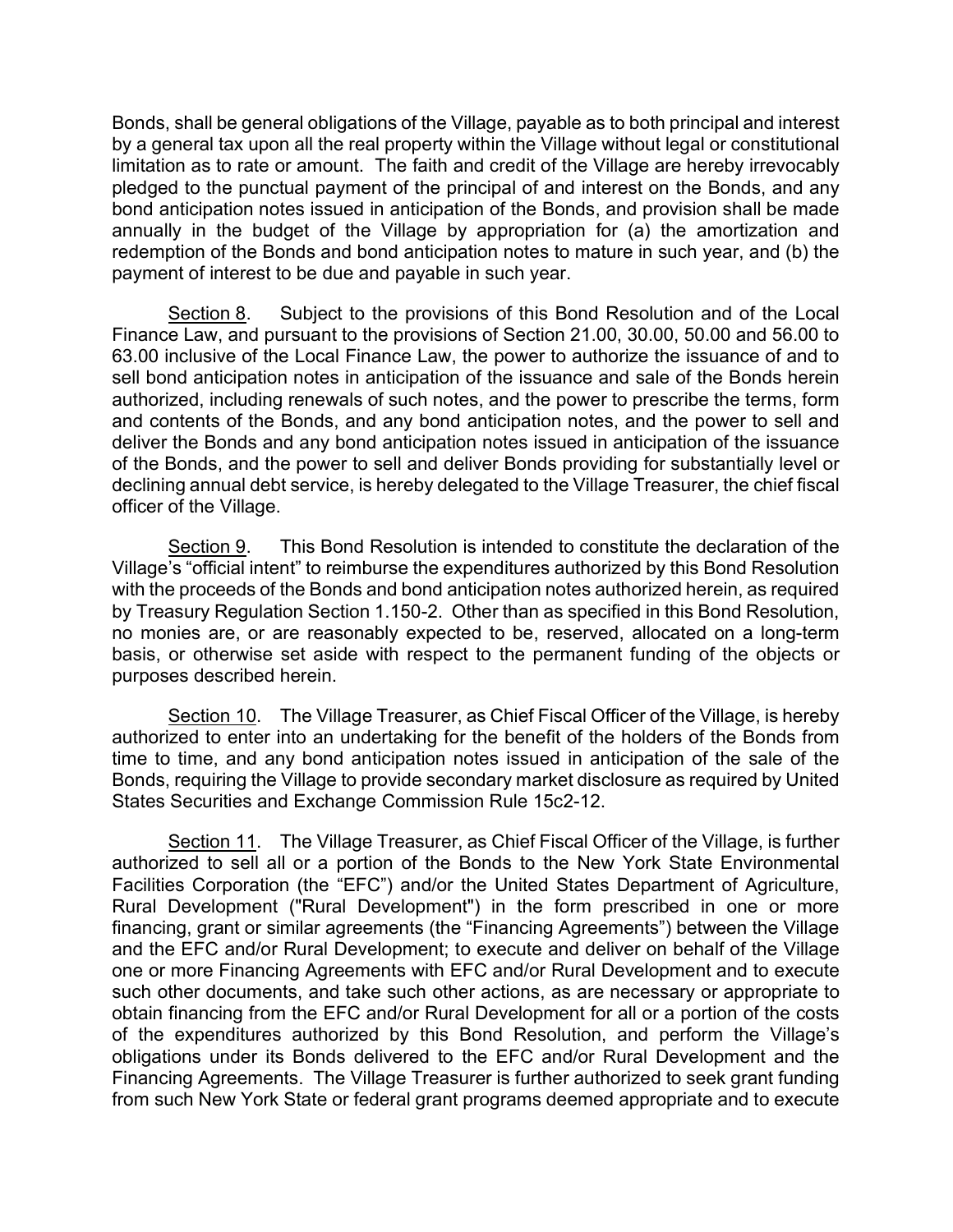and deliver on behalf of the Village one or more Financing Agreements with the appropriate entities/agencies and to execute such other documents, and take such other actions, as are necessary or appropriate to obtain financing for all or a portion of the costs of the expenditures authorized by this Bond Resolution.

 Section 12. The serial bonds and bond anticipation notes authorized to be issued by this resolution are hereby authorized to be consolidated, at the option of the Village Treasurer, the Chief Fiscal Officer, with the serial bonds and bond anticipation notes authorized by other bond resolutions previously or hereafter adopted by the Board of Trustees for purposes of sale in to one or more bond or note issues aggregating an amount not to exceed the amount authorized in such resolutions. All matters regarding the sale of the bonds, including the dated date of the bonds, the use of electronic bidding, the consolidation of the serial bonds and the bond anticipation notes with other issues of the Village and the serial maturities of the bonds are hereby delegated to the Village Treasurer, the Chief Fiscal Officer of the Village.

Section 13. The validity of the Bonds authorized by this Bond Resolution and of any bond anticipation notes issued in anticipation of the Bonds may be contested only if:

(a) such obligations are authorized for an object or purpose for which the Village is not authorized to expend money; or

(b) the provisions of law which should be complied with at the date of the publication of this Bond Resolution are not substantially complied with, and an action, suit or proceeding contesting such validity is commenced within twenty (20) days after the date of such publication; or

(c) such obligations are authorized in violation of the provisions of the Constitution of New York.

Section 14. This Bond Resolution, or a summary thereof, shall be published in the official newspaper of the Village, together with a notice of the Village Clerk in substantially the form provided in Section 81.00 of the Local Finance Law.

Section 15. The Village Board of Trustees hereby determines that the provisions of the State Environmental Quality Review Act and the regulations thereunder have previously been satisfied with respect to the expenditures authorized by this resolution.

Section 16. This Bond Resolution is adopted subject to permissive referendum in accordance with Section 36.00 of the Local Finance Law. This resolution shall take effect thirty (30) days after its adoption or, if a petition is filed pursuant to Article 5-A of the Village Law, upon the affirmative vote of a majority of the qualified electors of the Village voting on the referendum.

A motion to adopt the foregoing resolution was made by Trustee Mary Palmer and seconded by Trustee Jack Brand and upon a roll call vote of the Board, was duly adopted as follows: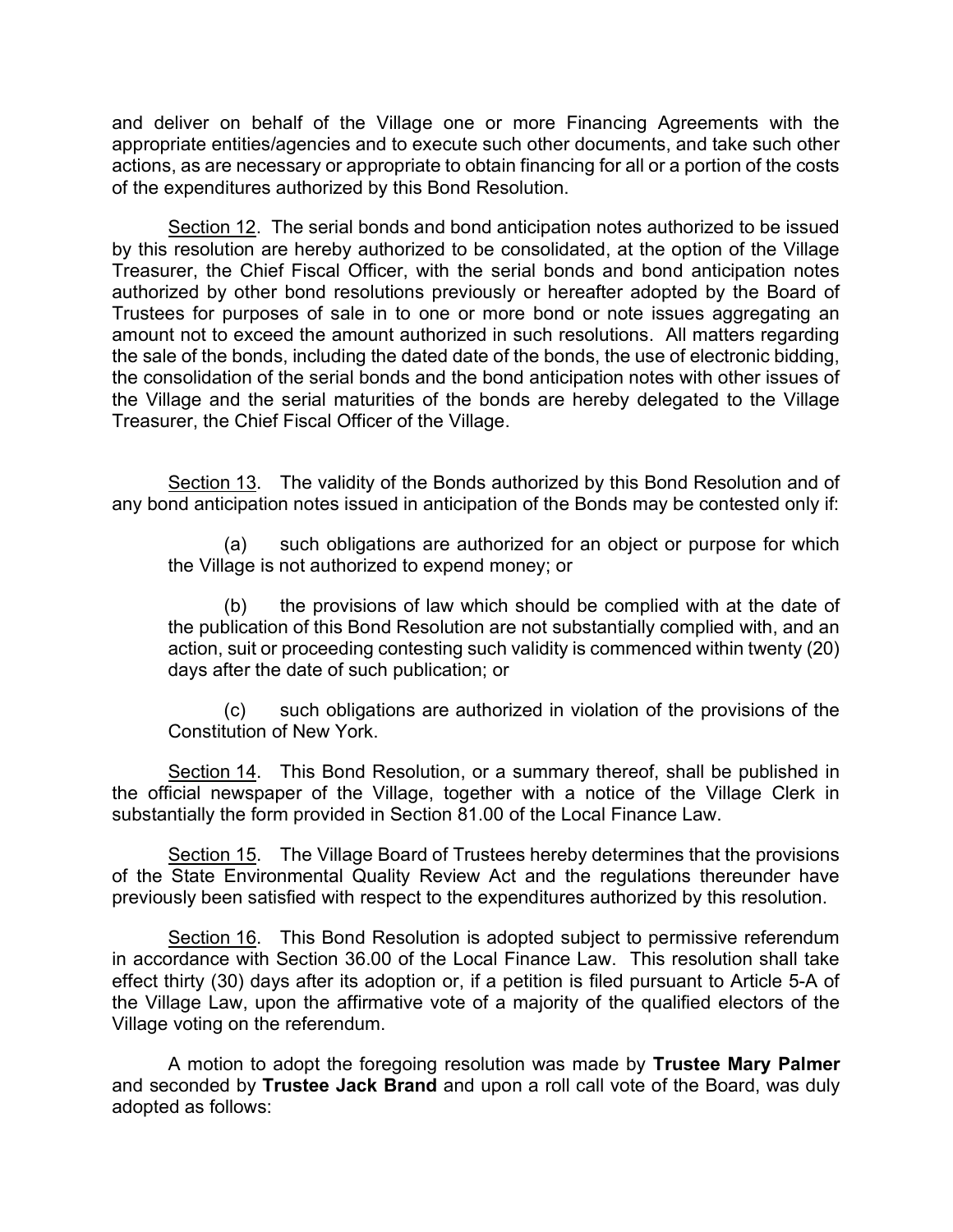| Robert E. Boucher, Mayor  | Voting | YAY           |
|---------------------------|--------|---------------|
| Mary F. Palmer, Trustee   | Voting | <b>MOTION</b> |
| Gregory L. Smith, Trustee | Voting | YAY           |
| Jack M. Brand, Trustee    | Voting | <b>SECOND</b> |

## BOARD RESOLUTION # 6

BOND RESOLUTION OF THE VILLAGE OF EVANS MILLS, JEFFERSON COUNTY, NEW YORK AUTHORIZING THE ISSUANCE OF \$7,500,000 SERIAL BONDS TO FINANCE THE RECONSTRUCTION OF THE VILLAGE WASTEWATER TREATMENT PLANT

 At a regular meeting of the Village Board of the Village of Evans Mills, Jefferson County, New York, held at 8706 Noble Street, Evans Mills, New York, on June 9, 2022, at 6 PM

 The meeting was called to order by Robert Boucher and upon roll being called, the following were:

 PRESENT: Robert E. Boucher, Mayor Mary F. Palmer, Trustee Gregory L. Smith, Trustee Jack M. Brand, Trustee

ABSENT: Teresa M. Fleming, Trustee

**BE IT RESOLVED** by the affirmative vote of not less than two-thirds of the total voting strength of the Board of Trustees of the Village of Evans Mills, Jefferson County, New York (the "Village"), as follows:

Section 1. The Village is hereby authorized to undertake the reconstruction and improvement of the Village sewer system, including but not limited to the reconstruction and improvement of the wastewater treatment plant, including acquisition of lands or rights in lands, and original furnishings, equipment, machinery or apparatus required in connection therewith, at a maximum estimated cost of \$7,500,000 and to issue serial bonds in the aggregate principal amount not to exceed \$7,500,000 pursuant to the provisions of the Local Finance Law to finance the cost of the aforesaid specific objects or purposes.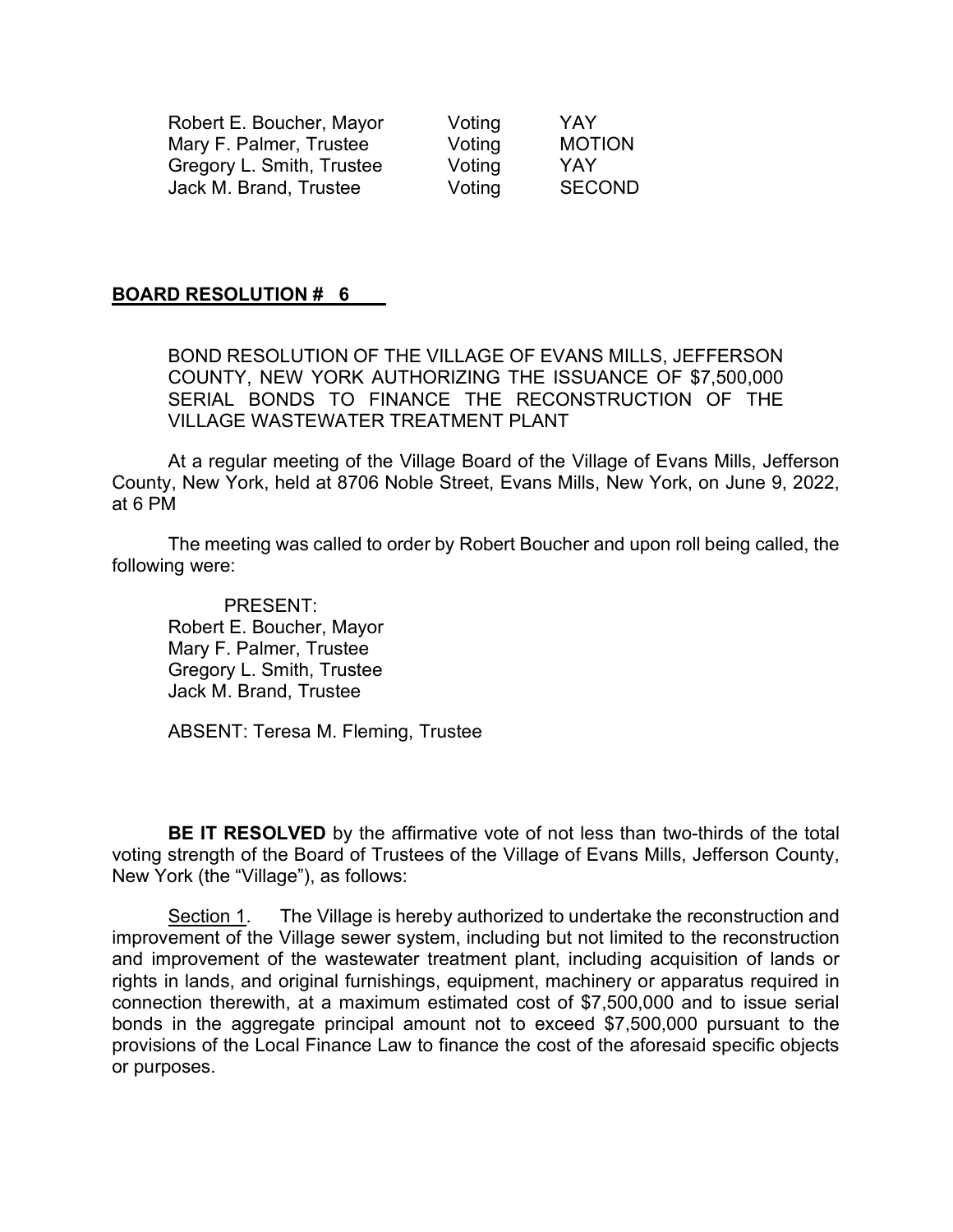Section 2. It is hereby determined that the maximum estimated cost of the aforesaid specific objects or purposes is \$7,500,000, said amount is hereby appropriated therefor and the plan for the financing thereof shall consist of the issuance of not to exceed \$7,500,000 in serial bonds (the "Bonds") of the Village authorized to be issued pursuant to this Resolution.

Section 3. It is hereby determined that the period of probable usefulness of the aforesaid specific objects or purposes is forty (40) years, pursuant to subdivision 4 of paragraph (a) of Section 11.00 of the Local Finance Law. The proposed maturity of the Bonds will be in excess of five years.

Section 4. Any grant funds obtained by the Village to fund the capital purposes described in Section 1 of this resolution shall be applied to pay the principal of and interest on the Bonds or any bond anticipation notes issued in anticipation of the Bonds, or, to the extent obligations shall not have been issued under this resolution, may be applied to reduce the maximum amount to be borrowed for such capital purposes.

Section 5. Pursuant to Section 107.00(d)(3)(a) of the Local Finance Law, current funds are not required to be provided prior to issuance of the Bonds or any bond anticipation notes issued in anticipation of issuance of the Bonds.

Section 6. The temporary use of available funds of the Village, not immediately required for the purpose or purposes for which the same were borrowed, raised or otherwise created, is hereby authorized pursuant to Section 165.10 of the Local Finance Law, for the capital purposes described in Section 1 of this Bond Resolution.

Section 7. The Bonds and any bond anticipation notes issued in anticipation of the Bonds, shall contain the recital of validity prescribed by Section 52.00 of the Local Finance Law and the Bonds, and any bond anticipation notes issued in anticipation of the Bonds, shall be general obligations of the Village, payable as to both principal and interest by a general tax upon all the real property within the Village without legal or constitutional limitation as to rate or amount. The faith and credit of the Village are hereby irrevocably pledged to the punctual payment of the principal of and interest on the Bonds, and any bond anticipation notes issued in anticipation of the Bonds, and provision shall be made annually in the budget of the Village by appropriation for (a) the amortization and redemption of the Bonds and bond anticipation notes to mature in such year, and (b) the payment of interest to be due and payable in such year.

Section 8. Subject to the provisions of this Bond Resolution and of the Local Finance Law, and pursuant to the provisions of Section 21.00, 30.00, 50.00 and 56.00 to 63.00 inclusive of the Local Finance Law, the power to authorize the issuance of and to sell bond anticipation notes in anticipation of the issuance and sale of the Bonds herein authorized, including renewals of such notes, and the power to prescribe the terms, form and contents of the Bonds, and any bond anticipation notes, and the power to sell and deliver the Bonds and any bond anticipation notes issued in anticipation of the issuance of the Bonds, and the power to sell and deliver Bonds providing for substantially level or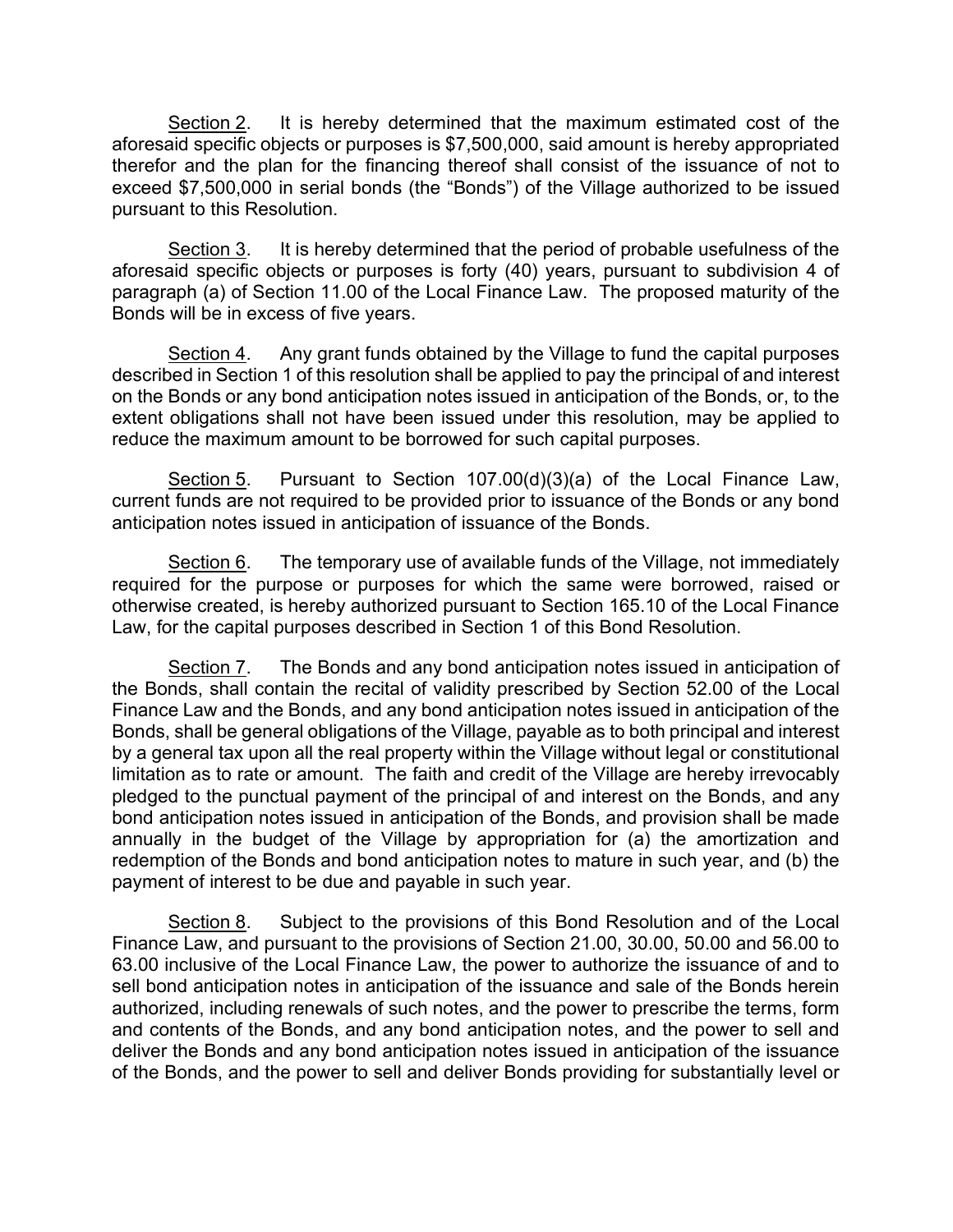declining annual debt service, is hereby delegated to the Village Treasurer, the chief fiscal officer of the Village.

Section 9. This Bond Resolution is intended to constitute the declaration of the Village's "official intent" to reimburse the expenditures authorized by this Bond Resolution with the proceeds of the Bonds and bond anticipation notes authorized herein, as required by Treasury Regulation Section 1.150-2. Other than as specified in this Bond Resolution, no monies are, or are reasonably expected to be, reserved, allocated on a long-term basis, or otherwise set aside with respect to the permanent funding of the objects or purposes described herein.

Section 10. The Village Treasurer, as Chief Fiscal Officer of the Village, is hereby authorized to enter into an undertaking for the benefit of the holders of the Bonds from time to time, and any bond anticipation notes issued in anticipation of the sale of the Bonds, requiring the Village to provide secondary market disclosure as required by United States Securities and Exchange Commission Rule 15c2-12.

Section 11. The Village Treasurer, as Chief Fiscal Officer of the Village, is further authorized to sell all or a portion of the Bonds to the New York State Environmental Facilities Corporation (the "EFC") and/or the United States Department of Agriculture, Rural Development ("Rural Development") in the form prescribed in one or more financing, grant or similar agreements (the "Financing Agreements") between the Village and the EFC and/or Rural Development; to execute and deliver on behalf of the Village one or more Financing Agreements with EFC and/or Rural Development and to execute such other documents, and take such other actions, as are necessary or appropriate to obtain financing from the EFC and/or Rural Development for all or a portion of the costs of the expenditures authorized by this Bond Resolution, and perform the Village's obligations under its Bonds delivered to the EFC and/or Rural Development and the Financing Agreements. The Village Treasurer is further authorized to seek grant funding from such New York State or federal grant programs deemed appropriate and to execute and deliver on behalf of the Village one or more Financing Agreements with the appropriate entities/agencies and to execute such other documents, and take such other actions, as are necessary or appropriate to obtain financing for all or a portion of the costs of the expenditures authorized by this Bond Resolution.

 Section 12. The serial bonds and bond anticipation notes authorized to be issued by this resolution are hereby authorized to be consolidated, at the option of the Village Treasurer, the Chief Fiscal Officer, with the serial bonds and bond anticipation notes authorized by other bond resolutions previously or hereafter adopted by the Board of Trustees for purposes of sale in to one or more bond or note issues aggregating an amount not to exceed the amount authorized in such resolutions. All matters regarding the sale of the bonds, including the dated date of the bonds, the use of electronic bidding, the consolidation of the serial bonds and the bond anticipation notes with other issues of the Village and the serial maturities of the bonds are hereby delegated to the Village Treasurer, the Chief Fiscal Officer of the Village.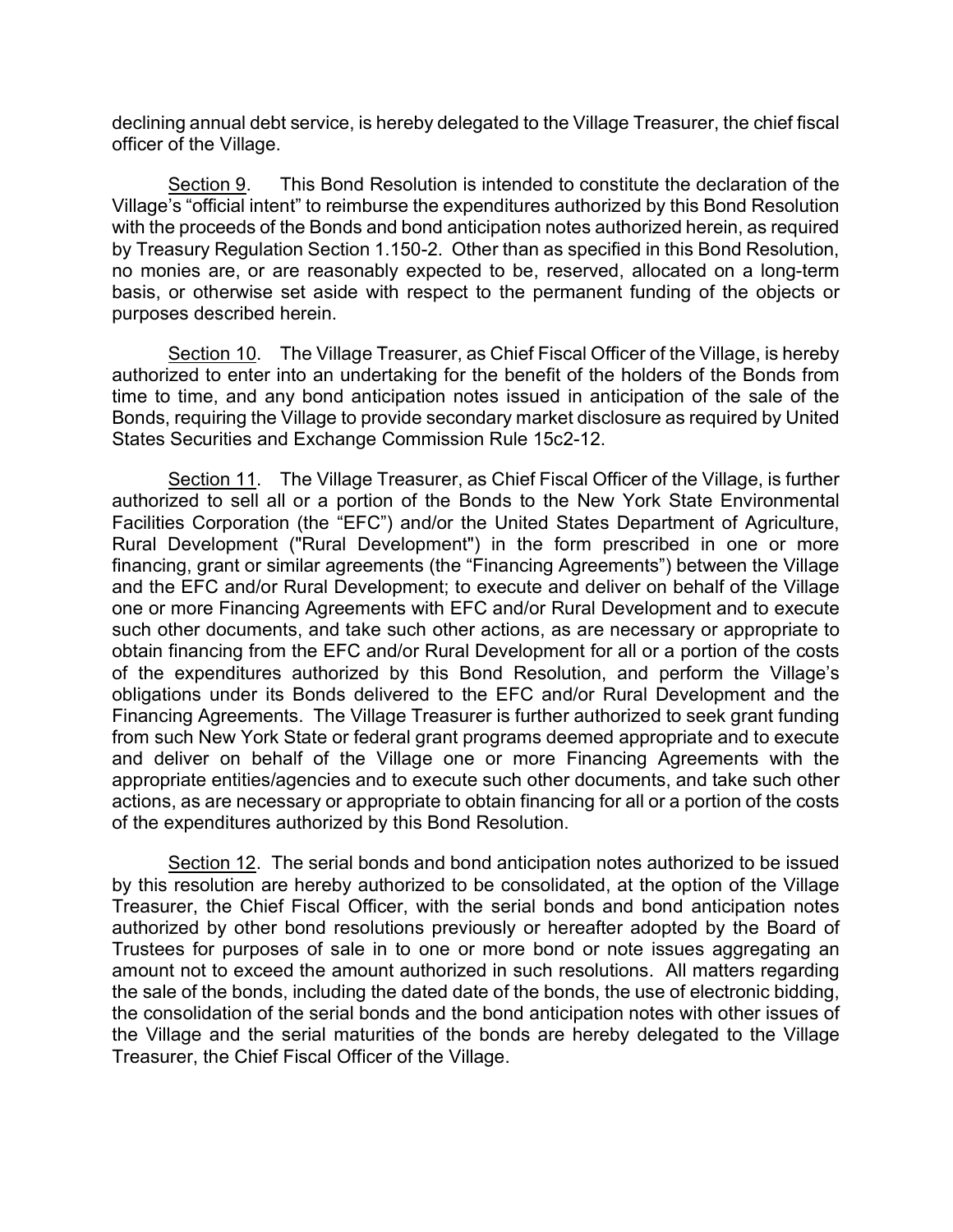Section 13. The validity of the Bonds authorized by this Bond Resolution and of any bond anticipation notes issued in anticipation of the Bonds may be contested only if:

(a) such obligations are authorized for an object or purpose for which the Village is not authorized to expend money; or

(b) the provisions of law which should be complied with at the date of the publication of this Bond Resolution are not substantially complied with, and an action, suit or proceeding contesting such validity is commenced within twenty (20) days after the date of such publication; or

(c) such obligations are authorized in violation of the provisions of the Constitution of New York.

Section 14. This Bond Resolution, or a summary thereof, shall be published in the official newspaper of the Village, together with a notice of the Village Clerk in substantially the form provided in Section 81.00 of the Local Finance Law.

Section 15. The Village Board of Trustees hereby determines that the provisions of the State Environmental Quality Review Act and the regulations thereunder have previously been satisfied with respect to the expenditures authorized by this resolution.

Section 16. This Bond Resolution is adopted subject to permissive referendum in accordance with Section 36.00 of the Local Finance Law. This resolution shall take effect thirty (30) days after its adoption or, if a petition is filed pursuant to Article 5-A of the Village Law, upon the affirmative vote of a majority of the qualified electors of the Village voting on the referendum.

A motion to adopt the foregoing resolution was made by Trustee Gregory Smith and seconded by Trustee Mary Palmer and upon a roll call vote of the Board, was duly adopted as follows:

| Robert E. Boucher, Mayor  | Voting | Yay    |
|---------------------------|--------|--------|
| Mary F. Palmer, Trustee   | Voting | Second |
| Gregory L. Smith, Trustee | Voting | Motion |
| Jack M. Brand, Trustee    | Voting | Yay    |

#### MOTION TO OPEN EXECUTIVE MEETING:

Votes cast were as follows:

Mayor Robert E. Boucher - Yay Trustee Mary F. Palmer - Second